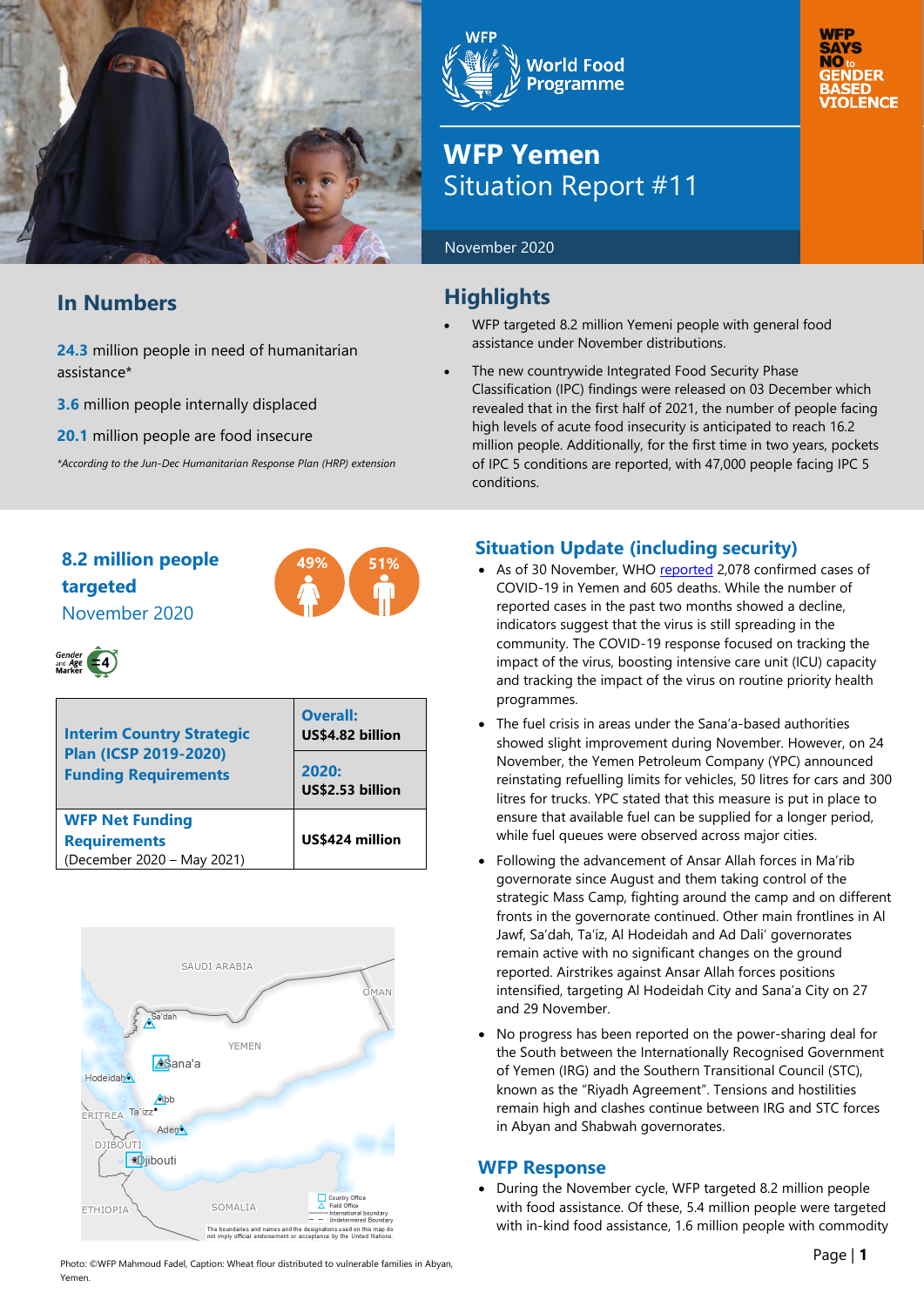vouchers and 1.2 million people with cash-based transfers.

- On 08 November, the first families in Sana'a city have been retargeted and biometrically registered with fingerprint capture to receive WFP assistance. Targeting and biometric registration activities in three districts in Sana'a city are proceeding, with the aim to reach 150,000 people within the first phase.
- WFP Yemen joined the rest of the world in commemorating the 16 Days of Activism on Gender Based Violence (GBV) 2020 campaign. The "Orange the World: Fund, Prevent, Respond Collect" virtual campaign was launched and a series of awareness activities including sessions on gender equality and GBV were offered to staff.

## $522$

#### **100 Livelihood and Resilience Projects**

- In November, WFP reached around 126,000 beneficiaries (18,000 participants) with Food Assistance for Assets (FFA) support. FFA participants worked on 319 community assets, including rural road rehabilitation, water harvesting schemes and agricultural projects.
- In addition, WFP enrolled 400 women in literacy and numeracy as well as tailoring, first aid and primary care provision, incense and perfumes production and henna decoration trainings with the aim of empowering rural women and improving their skills to support their households.

## **School Feeding Programme**

• Under the November cycle, WFP reached over 1.1 million students across 56 districts in 20 governorates via its school feeding programme. Of those, around 10,000 students were supported with freshly prepared meals via the healthy kitchens programme.

## **Nutrition Assistance**

- In November, WFP reached over 250,000 children aged 6 to 59 months and 208,000 pregnant and lactating women and girls (PLWG) with its Targeted Supplementary Feeding Programme (TSFP) to treat moderate acute malnutrition (MAM). For MAM prevention, WFP reached some 270,000 children aged 6 to 23 months with its Blanket Supplementary Feeding Programme (BSFP).
- Following increased demands due to the COVID-19 pandemic, the global shortfall in the production and availability of wheat soya blend (WSB+) continued in November impacting WFP's nutrition programme from the August distribution cycle, the shortfalls are expected to continue until December and affect around one million PLWGs.

#### <u>La</u> **Supply Chain**

Under the November distribution cycle, WFP dispatched 68,120 mt of commodities under the general food assistance programme, representing 100 percent of the planned dispatch target.

## **Clusters and Common Services**

#### **Food Security and Agriculture Cluster (FSAC)**

• *Nothing significant to report.*

## **Logistics Cluster**

The Logistics Cluster supported 14 partners in November. It facilitated inland transport of  $1,344$  m<sup>3</sup> of relief items to three locations on behalf of three partners. The cluster received into storage  $1,492$  m<sup>3</sup> of cargo, on behalf of four partners.

#### **Emergency Telecommunications Cluster (ETC)**

- During November, 3,255 humanitarians accessed the emergency operations centres (EOCs) internet service supported by WFP.
- As part of its capacity building activities, ETC provided virtual trainings to 40 staff members from partners organizations.

#### **Bilateral Service Provision (BSP)**

- In November, BSP delivered 1.7 million litres of fuel to WHO and 3.2 million litres to UNICEF to support the uninterrupted services of hospitals and local water and sanitation services, respectively. Over 98,700 litres of fuel were delivered to NGOs and UN facilities.
- In addition, WFP continued to support its partners by organising five cargo flights from Salalah to Sana'a and Aden. During November, BSP airlifted more than 93,000 kg of humanitarian goods for UNICEF.

## **Resourcing Update**

• Based on the Interim Country Strategic Plan, WFP urgently needs an additional US\$424 million to ensure operations can continue unimpeded over the next six months as per the following:

| <b>Activity</b>                                | <b>Funding</b><br><b>Requirement in</b><br>USD |
|------------------------------------------------|------------------------------------------------|
| General Food Assistance                        | 312 million                                    |
| Nutrition                                      | 52 million                                     |
| School Feeding                                 | 15 million                                     |
| Livelihoods                                    | 35 million                                     |
| <b>UNHAS</b>                                   | 7 million                                      |
| Logistics Cluster                              | 2 million                                      |
| Emergency<br><b>Telecommunications Cluster</b> | 1 million                                      |